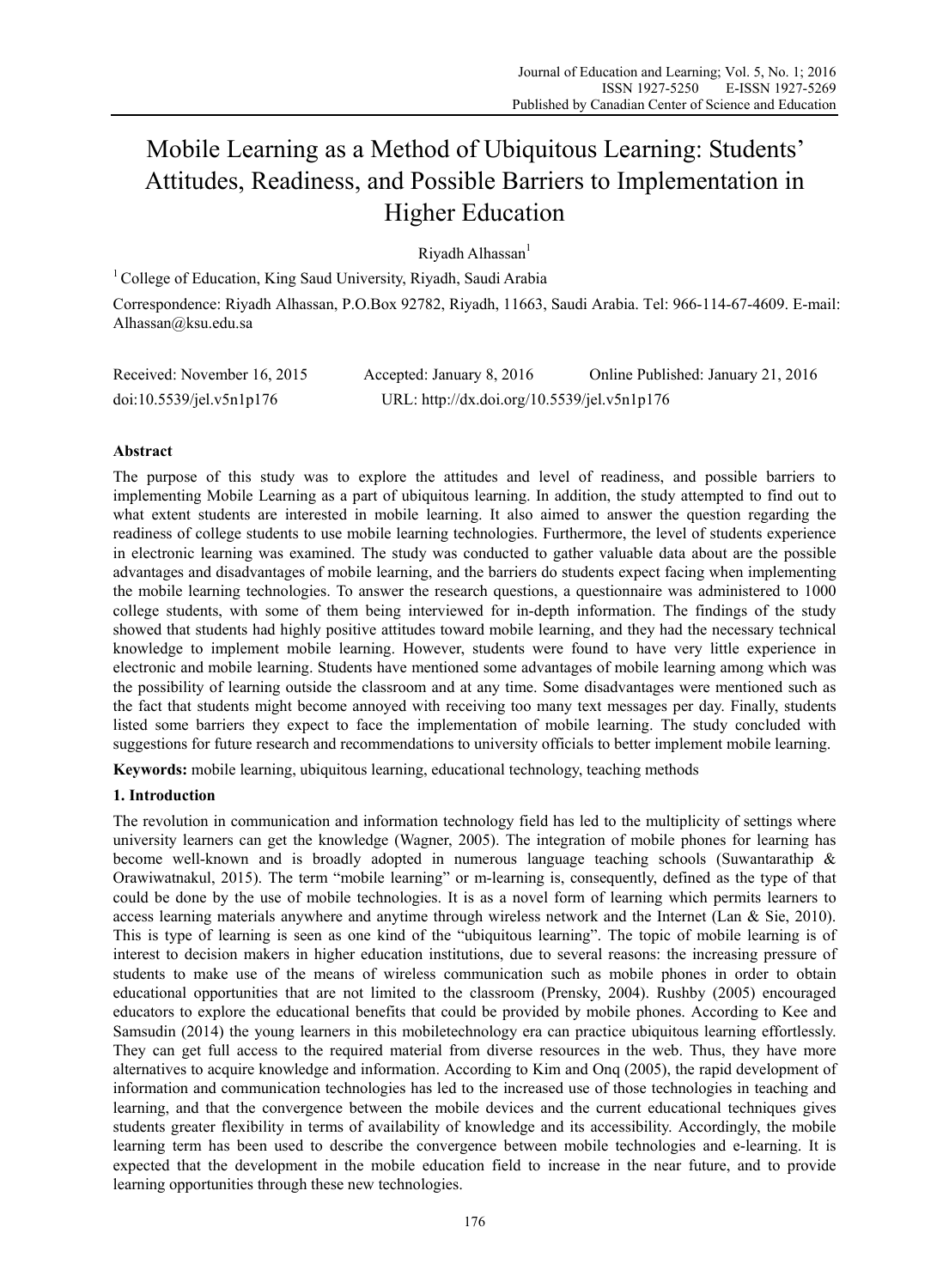Although it is expected that mobile learning approaches may increase student performance through facilitating the access to educational resources from anywhere (Kim & Ong, 2005), there are a very limited number of Arabic studies that explored the students views, attitudes and their readiness for this type of learning. Most previous studies in this area focused on technical aspects and the necessary infrastructure for mobile learning. In the other hand, studying students' attitudes toward mobile learning could inform decision makers and curriculum developers about the students' level of acceptance for these technologies. The results of this study would help decision-makers make thoughtful decisions, according to data collected from the field about the expected gains of investment in this type of educational techniques.

# *1.1 Statement of the Problem*

Communication companies have expanded in Saudi Arabia and the Arab world in recent years to provide third generation services (3G), or high-speed electronic content available on the Internet connection. Similarly, many Saudi universities invested this, where this study was conducted in the field of providing students wireless Internet. The wireless connectivity has become available in many hot spots, which are deployed in cafes, airports and areas with a high incidence of human movement. In spite of this expansion in wireless information services, there is no data collected, from independent views, about the extent of students' acceptance and their attitudes towards the use of mobile learning technologies for the decision-makers at local universities. Besides, there is a lack of the availability of data regarding the extent of their readiness for this new style of learning, their knowledge of the services that can be provided, and obstacles that may prevent its use available.

At present time, there are three dominant technical trends on the use of technology in higher education institutions thus; it may require that the decision-makers in those institutions take additional steps in order to incorporate the latest technology to cope with changes in the tendencies of the students about the use of technology (Croop, 2008). These trends include the growing demand for wireless access to information and communicate with others; the widespread use of mobile phones in all sectors of society, and the integration of self-organizing tools such as the calendar and notepad in mobile phones (Medoff & Kay, 2005; Park, Nam, & Cha, 2012). Among various mobile technologies, mobile phones have a high potential of improving the teaching and learning processes. Learners in this century are in the digital era; consequently, their lifestyle has been changeded (Chanprasert & Han, 2013). Their everyday lives heavily rely on mobile phones which are largely used for communication and entertainment. Perhaps mobile phone will soon become a major educational tool in higher education, to the point that it will become difficult to abandon it as an educational tool, such as the difficulty of abandoning the use of the pen (Prensky, 2004). When that happens, students will insist on getting mobile learning opportunities within the classroom, or in classes that adopt blended learning strategies, and those courses that are offered via distance learning. Therefore, scientific research in this area is critical in order to give a clearer picture for the decision-makers in higher education institutions about the change that would be introduced in the field of education, communication technologies and methods of learning in general.

In a review of literature conducted by Kim, Mims, and Holes (2006), about how mobile learning technologies can contribute in the restructuring of teaching and learning methods in higher education institutions, the researchers found that there were few studies in the field of mobile learning, and in particular, students readiness for this type of learning and their attitudes toward it. Despite the importance of decision-makers' awareness about the extent of students' acceptance of mobile learning techniques, in order to better planning to build the necessary infrastructure for this type of technology, and to ensure the success of mobile education experience, there is a shortage of studies that provide decision-makers with the necessary information (Croop, 2008). Furthermore, Park, Nam, and Cha (2012) argued that m-learning is rather a new research topic and the effectiveness of m-learning has not been fully explored.

As could be seen that the students' attitudes toward mobile learning technologies and their perceptions about the use of those technologies play an important role for decision-makers and curriculum designers. Therefore, this study aimed to assess the level of students' interest and readiness to participate in mobile learning activities, and to explore their views about the contribution of mobile learning in teaching and learning processes and its barriers. Moreover, the study identified what students view as the barriers to the use of mobile learning technologies.

# *1.2 Study Questions*

Some observers of the future trends in educational technologies believe that mobile learning is the next revolution in higher education institutions (Wagner, 2005; Croop, 2008). The following questions concerning the mobile education that the current study tried to answer: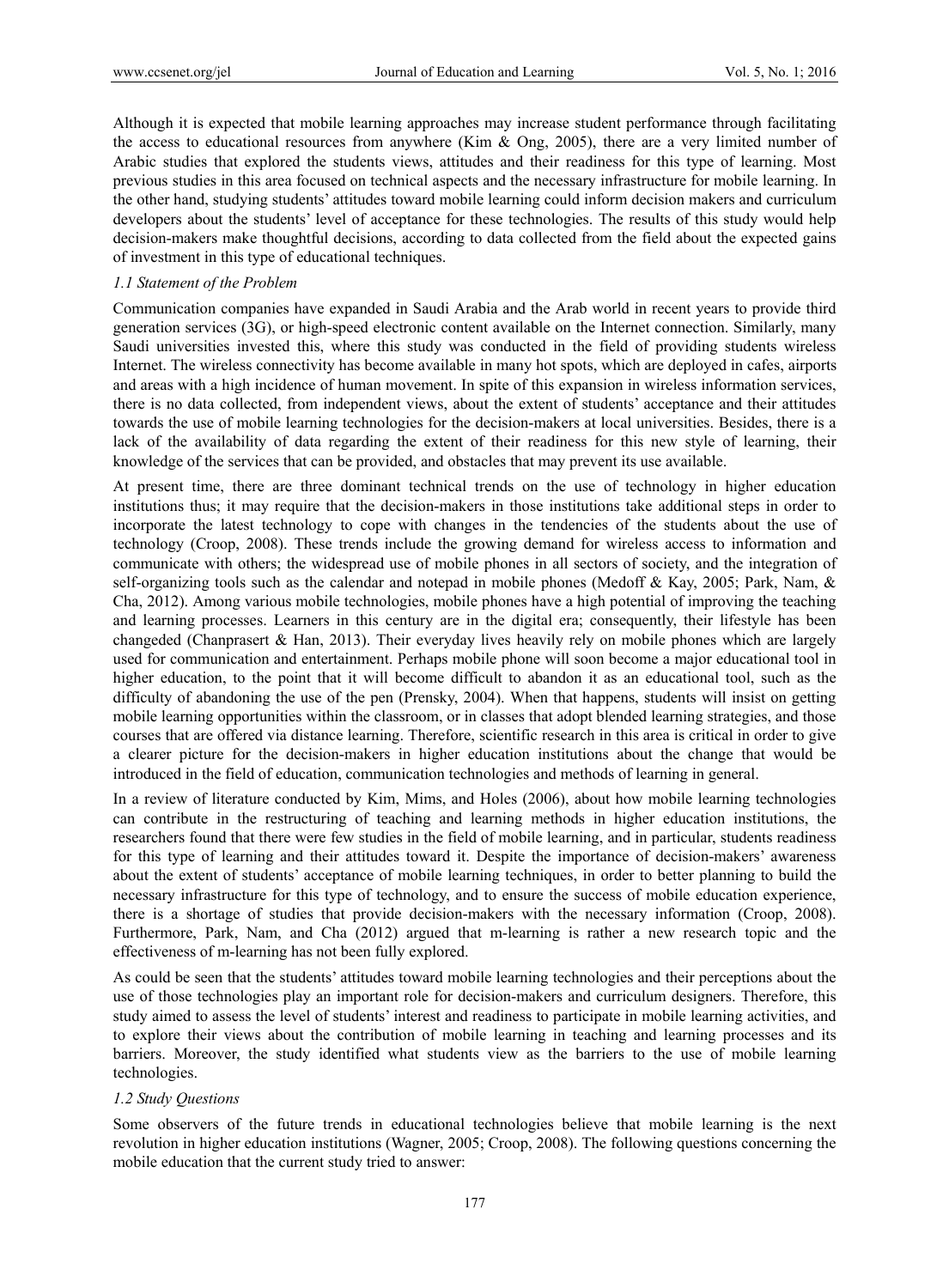1) What is the readiness level of the university students to study while they are roving outside the classroom?

2) To what extent are the college students able to get the technologies that are used in mobile learning?

- 3) How much experience in e-learning do the university students have, as a prerequisite for mobile learning?
- 4) What are the advantages of mobile learning do the university students expect to have?
- 5) What are the disadvantages of mobile learning do the university students expect to have?
- 6) What are the obstacles do the university students expect to have when applying mobile learning?

# *1.3 Significance of the Study*

Individuals are showing a considerable interest to move toward using wireless communication devices, such as the massive increase in the sales of laptops and iPads that have the wireless feature, as well as the widespread use of laptops (Croop, 2008). In Saudi Arabia, where this study was conducted, several universities (e.g., Imam Muhammad bin Saud Islamic University, and King Saud University) distributed laptops to faculty members. Regarding the use of mobile phones, in the United States , the number of mobile phones users was more than 200 million in 2005 (Leo, 2006). M-learning is in an early period of its implementation in the Saudi Arabia, with the decision to formally adopt m-learning in Saudi universities being a very recent one (Alfarani, 2015) . People around the globe have integrated mobile technology into their daily lives. The United Nations Educational, Scientific and Cultural Organization (2011) declared that mobile networks serve 90% of the world and 80% of individuals living in rural areas. In America, the mobile technologies have become commonplace in the lives of people. The Pew Research Center's Internet & American Life Project (2012) stated that about half of all adults of the nation posesses a smartphone and smartphone users are more than, those with basic phones. In Saudi Arabia, the number of the users of one of the three mobile phone companies reached more than 20 million (STC, 2010). Furthermore, in MILID Yearbook (2015) Singh, Grizzle, Yee and Culver stated that in 2012, revenues generated in the Middle East for mobile learning products have reached \$88.3 million. He further estimated that in 2017, these revenues would be more than double, to reach \$205.4 million, with a proximate growth rate of 18.4 %. Alfarani (2015) argued that the number of students who uses mobile devices as educational resources will continue to rise sharply in Saudi Arabia.

One manifestation of the increasing reliance on mobile phones technologies is the mating between personal electronic Notepad devices and mobile phones, resulting in so-called "smart phone". Higher education institutions should not overlook the opportunities that could be provided via this type of learning for students. The need for learner-centered opportunities to meet the requirements of today's learners is increasing the scope of mobile learning (Irby  $\&$  Strong, 2015). Thus, the decision-makers in higher education institutions and curriculum designers are supposed to invest these opportunities, and plan to use them effectively.

Wagner (2005) believes that the demand for mobile learning will inevitably increase in the future. In the other hand, he believes that the academic community in higher education institutions does not have sufficient background about teaching and learning capabilities provided by this type of learning, as well as the requirements needed to apply this type of educational technologies. This actual transition to a wireless world could be seen in a study conducted with the students in the University of Wisconsin, US. The results showed that a large number of students have abandoned the use of desktop PCs in favor of the use of laptops, and a very high percentage of the students was found to have smart mobile phones (Mattmiller, 2005).

Baran (2014) argues that the greatest added value of mobile learning lies in the features that encompass classroom interaction to other settings via communication networks. A study by Oblenger (2006) showed that 80% of university students have mobile phones. Thus, the importance of this study is based on the need to identify ways to achieve educational goals through mobile communication technologies, as well as the necessity to identify the perceptions of the users of these techniques towards the use of educational technology in the field of mobile learning.

In addition, the present study was conducted to gather information that might be required by decision-makers, and designers of curricula in institutions of higher education, for the pre-planning to use this technology. Broskoske and Harvey (2000) have found that one of the biggest difficulties that face the application of the e-learning programs, in a number of universities, is the lack of pre-preparation and careful planning based on field data. Another reason for conducting the current study was to provide critical information from the mobile technology education users about the extent of their readiness to use this technology, and attitudes towards it.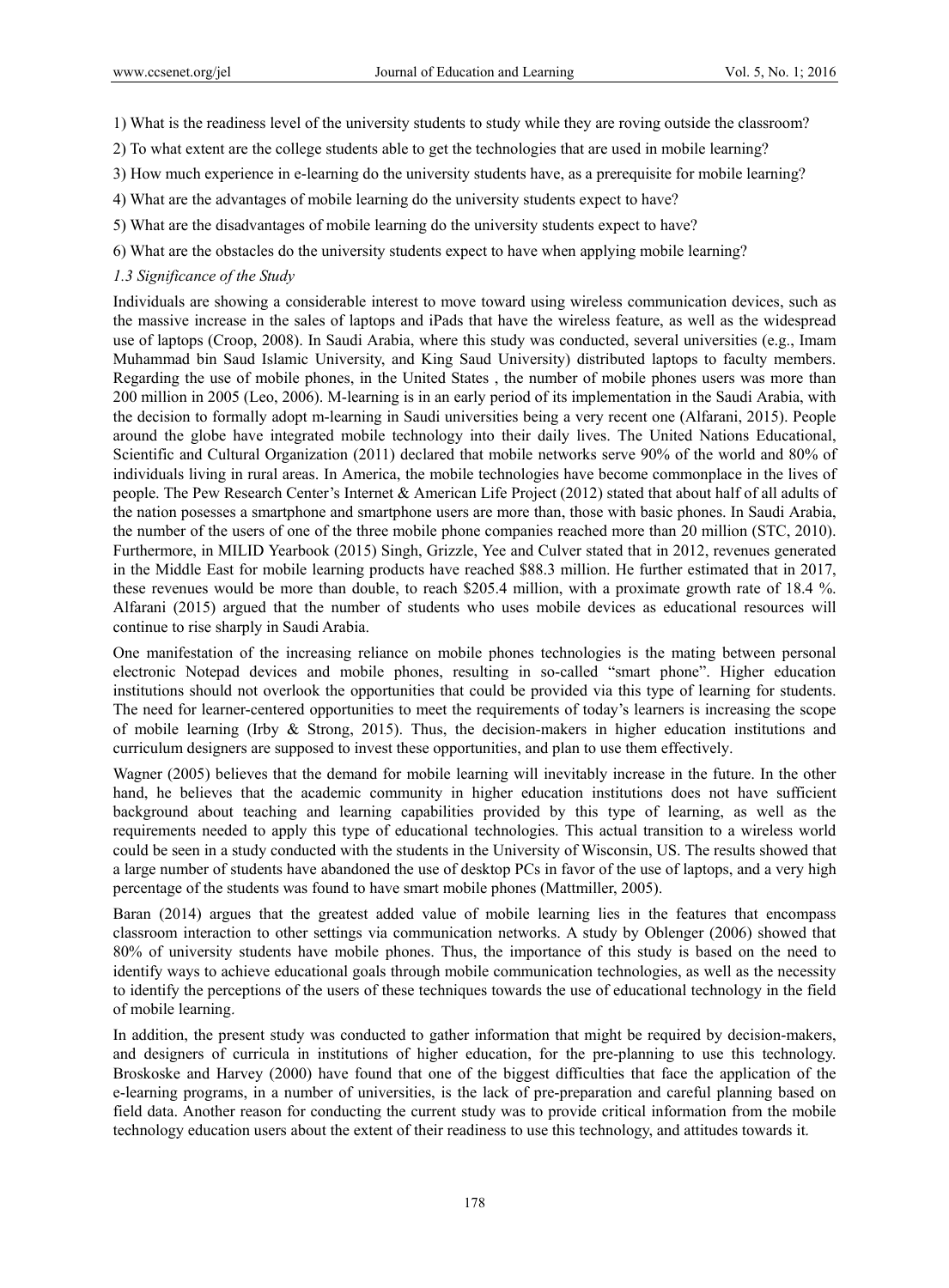# **2. Theoretical Framework and Previous Studies**

The diversity of the research on mobile learning has made it hard to come up with a single definition (Baran, 2014). According to Winters (2007), there is no agreed-upon definition of the mobile learning, since it is an example of one of the phenomena that may mean many things to several people. The researchers have studied various technologies that can be considered as examples of mobile learning. The following are examples of mobile learning forms that explored in the previous literature*.*

1) The use of a mobile phone for the teaching of foreign languages, such as teaching English to Japanese people (Thornton & Houser, 2005) or the teaching of Italian language to Australians (Levy & Kennedy, 2005), through the teachers' request of students to exchange text messages using the target language.

2) The use of smart phones in order to preview the PowerPoint slides prepared by the teachers, exchange e-mail messages, or participate in discussion forums (Ramsden, 2005).

3) The use of SMS text messages in order to ask students questions and receive their responses and evaluate their daily performance.

4) The use of Personal Digital Assistant (PDA) for classroom management such as registering students' attendance, grades, participation, and urgent notes (Sharpie et al., 2005).

6) Distributing lectures to students in the form of audio files that students can listen to, using their smart phones (Lee & Chan, 2005).

7) Surveying students' views through SMS (Fisher & Baird, 2006).

Despite the lack of an agreed-upon mobile learning definition so far, there is an agreement among some researchers that mobile learning is the learning activities that occur when the learner is outside the classroom, using one of the of mobile communication means (Traxler, 2007). According to Clark and Flaherty (2002), the most important feature of the definition of the mobile learning is the learner's ability to understand and build knowledge through communication and cooperation activities offered by mobile technologies. Balasundarm and Ramadoss (2007) added that the characteristic that must be available in the mobile learning definition is the student's ability to overcome the limits of time and place associated with traditional learning methods and techniques.

# *2.1 The Use of a Mobile Phone as a Tool for Mobile Learning*

Smartphones, tablets and other mobile devices are increasingly becoming ubiquitous and replacing desktop PCs in attractiveness, especially with younger users (Pelleg, Savenkov, & Agichtein, 2013). Many researchers believe that the mobile phone is one of the most powerful mobile learning tools (Peters, 2007; Prensky, 2004). According to Prensky, the individuals who have mobile phones outnumber those who use any other means of telecommunication. Pegrum, Oakley and Faulkner (2013) aregued that a key advantage of smartphones is that many young learners today already own these devices and carry hem wherever they go. Traxler (2007) believes that those who are interested in mobile learning style should focus on the communication tools used by the largest number of people in order to have an effective learning. Furthermore, he believes that the development of mobile phone technology and its lower prices will lead to a revolution in the world of mobile learning; students will have mobile phone as an indispensable tool. In a study carried out by Corbeil and Valdes (2007), the researchers distributed a questionnaire in to more than one hundred college students. The findings showed that the researchers focus the most on mobile phone as a means of mobile learning.

Mobile phone, in its simplest form, provides voice dialing and text capabilities. Mobile phone capabilities can be used for voice communication in the teaching of foreign languages (Chinnery, 2006). The most important voice dialing advantages offered by mobile phone, is the ability to interact and cooperate with peers (Fisher & Bierd, 2006). Mobile phones have evolved in recent decades to contain many functions such as Internet connectivity, sending multimedia messages, information storage, and displaying audio and video files, and other functions. Alqahtani and Mohammad (2015) argue that Internet-enabled mobile devices can help students to access learning resources and online courses, anywhere and at any time.The mobile phones that contain these properties are called Smart Phones. You can use this type of phones to enrich the educational environment with educational activities that are not provided by mobile phones. Some examples include the ability to browse the Internet, and to participate in discussions simultaneously (Corbeil & Valdes, 2007).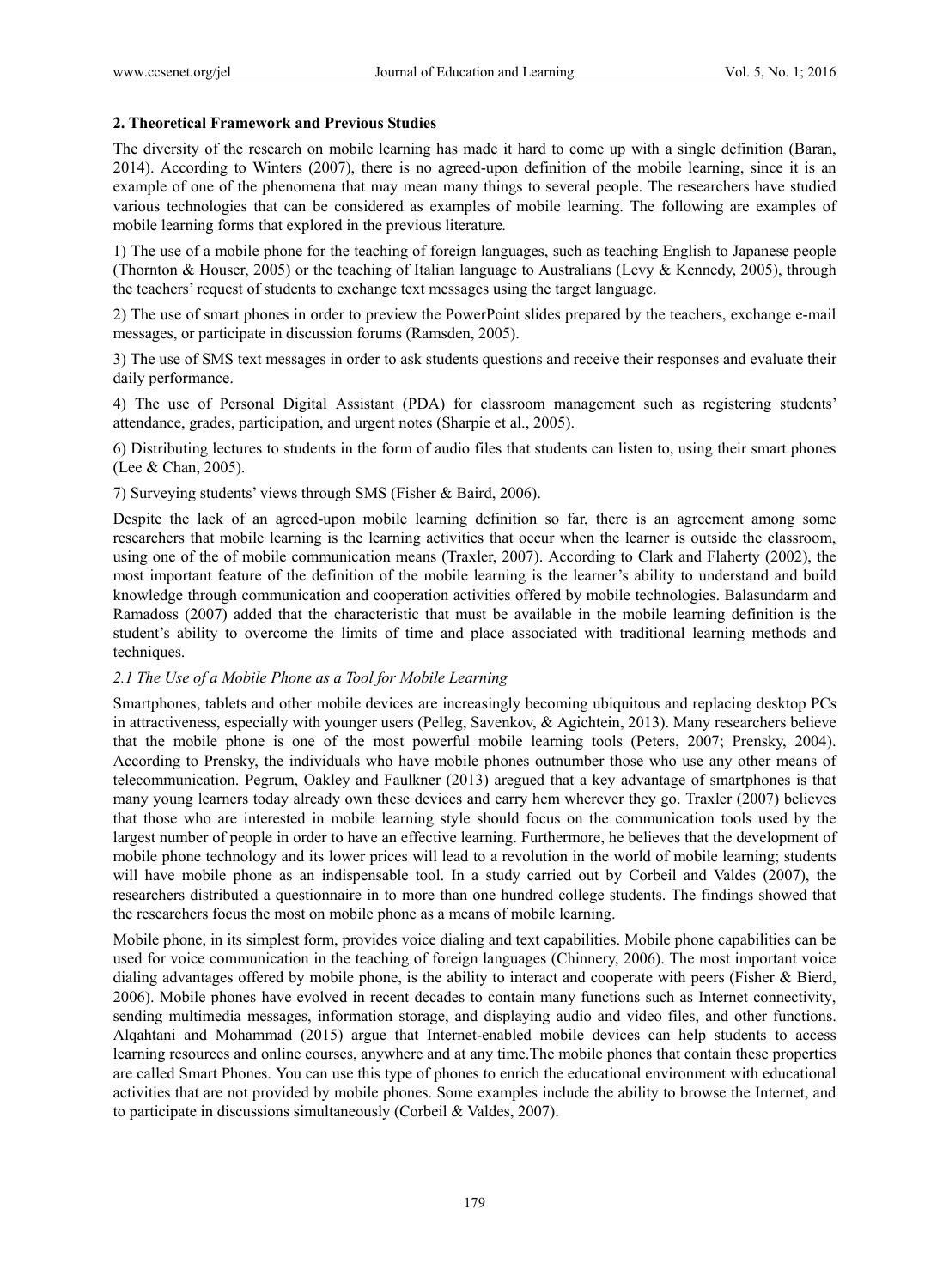# *2.2 Obstacles and Challenges Facing the Mobile Learning*

Previous studies have shown a number of obstacles that face may higher education institutions and students in the adoption of mobile learning technologies and the most important ones of these obstacles and challenges include the limited input and output functions in mobile devices. Messinger (2012) stated a group of obstacles that limit the widespread adoption of mobile learning, including the distractions that mobile devices can cause within a teaching classroom; lack of research support regarding their effectiveness in the teaching class that could inspire teachers to integrate them in their own classrooms; the lack of efficient models in m-learning for accomplishing the aims of the todays learner; and resistance of some teachers to educational innovations. Heath, Herman, Lugo, Reeves, Vetter, and Ward (2005) state that many of the mobile phone users for the purpose of learning, find it difficult to send messages they receive to the printer. The largest obstacles from the standpoint of Croop (2008) in the use of mobile phone for learning are the limited screen size in many mobile devices, as well as the difficulty of reading the screen in daylight. There is a difficulty in the navigation of web pages using smart phones due to the large page sizes, and, as they are not prepared to be displayed on screens of those small phones (Fozdar & Kumar, 2007; Harrison, Flood, & Duce, 2013).

Obstacles related to the speed and storage capacity is one of the factors that negatively affect the use of mobile phones in the mobile learning. The slow devices and difficulty in connecting them to the Internet compared to or laptops desktop computers, is an obvious obstacle (Croop, 2008; Harrison et al., 2013). However, with the spread of third-generation data transmission services, surfing the Internet using smart phones became reasonable. The increase in storage sizes of these phones enables students to store large amounts of multimedia (Rakkidal & Dye, 2007).

Some of the obstacles of using some mobile learning technologies that were stated in the literature are short battery life, the lack of a unified operation system of mobile phone, some interfaces of bad design to use, and the difficulty of making some basic operations such as cut and paste (Yarnell et al., 2007). In addition, there are some obstacles related to teaching and learning. Some obstacles that prevent the use of mobile learning technologies related to education and learning are the lack of student attention in spelling when writing SMS messages, or writing abbreviated words, and the possibility of students' confusion because of the vast amount of information that they can receive. Besides, the use of mobile learning technologies improperly may cause deficiency in the learning process; therefore, the effective application of mobile learning activities requires reliance on instructional design fits this kind of technology (Fozdar & Kumar, 2007).

Regarding the infrastructure obstacles, Peters (2007) states a number of factors relating to the infrastructure, which may prevent the application of mobile learning in higher education as quickly as required. Some of those factors are the lack of enough technical support and the lack of adequate training for faculty members in this field. Other factors include the high cost of infrastructure construction in the universities, the fact that it has not been taken into account when designing mobile technology that it will be used for educational purposes, the lack of faculty members' necessary technical expertise, and the slow movement of change in higher education systems in general (Hackemer & Peterson, 2005).

In a study conducted by Kim et al. (2006), the findings showed that mobile learning is still in the initial stages of adoption in the United States, and that the studies in this field are still scarce, compared to the countries of Southeast Asia such as Taiwan, where many of the studies conducted in this field. However, most of those studies revolved around the application of mobile learning systems in the intermediate and secondary stages. Besides, kukulska (2005) believes that the most important tasks that must be completed before proceeding with the design of curricula and instruction environments that rely on mobile learning techniques are: to identify the nature and characteristics and the tendencies of the audience of these technologies.

# **3. Methodology**

This study made use of the descriptive analytical methodology, in order to describe students' attitudes and the extent of their readiness to use mobile learning systems. The questionnaire and personal interviews have been used with a sample of the study population to gather data for this research.

# *3.1 Population and Sampling*

The population of the study includes all male students studying at King Saud University in Riyadh. The sample has been selected randomly from the colleges of education, literature, and business management's students. One thousand questionnaires were distributed to the three college students, and 638 of them were collected back, which is equivalent to 63.8% of the questionnaires that have been distributed.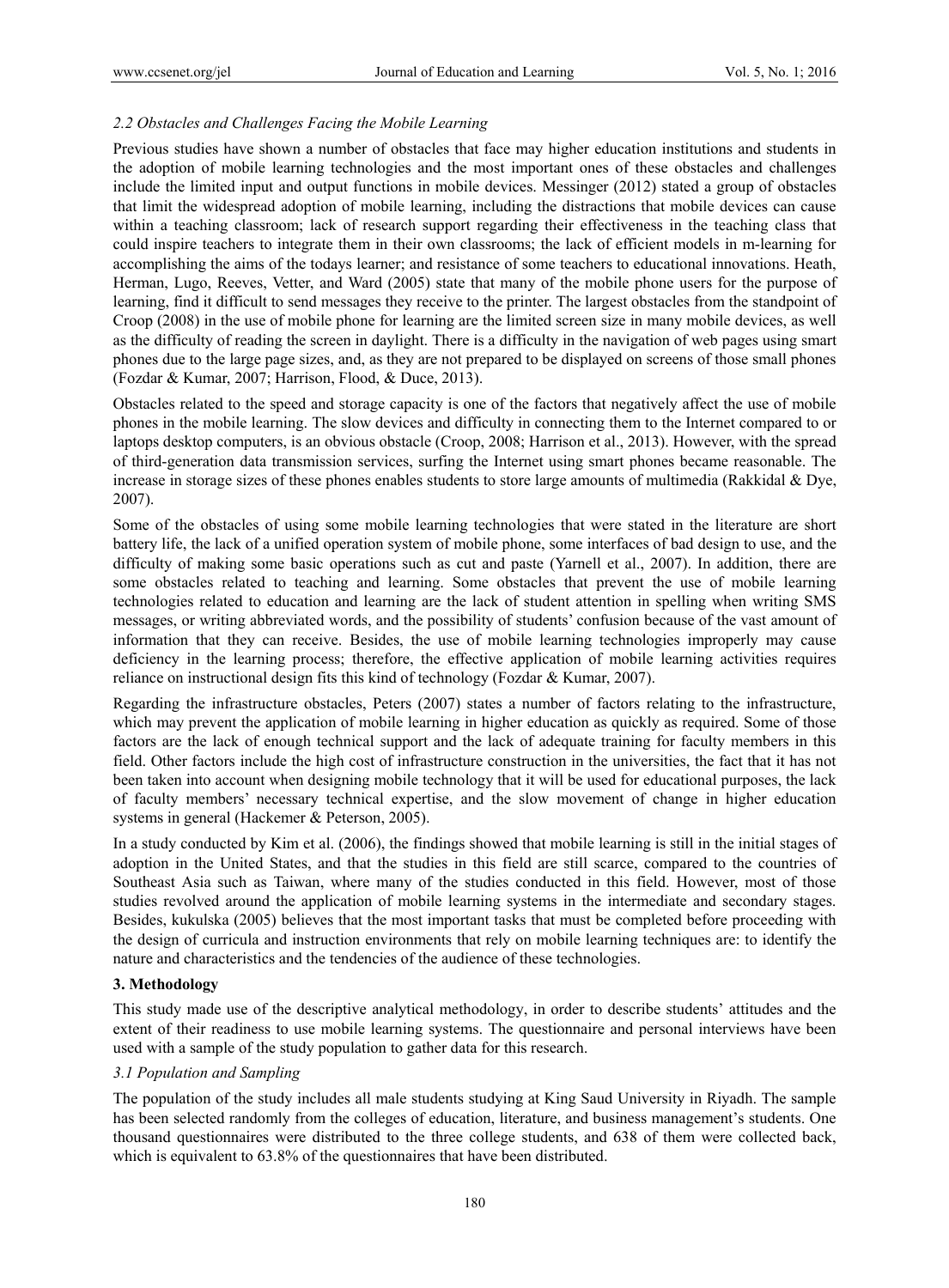# *3.2 The Procedures of the Study*

The data of the study was collected within two phases. In the first phase the questionnaires were distributed to the study sample  $(n = 1000)$ , and the quantitative data was collected and analyzed. In the second phase, a number of students has been interviewed based on their consent to participate in the study in order to explore the obstacles they may face in the adoption of mobile learning technologies, and attitudes towards this type of learning.

# *3.3 Instruments of the Study*

To answer the questions of the study, a questionnaire has been developed, taking into consideration to have a brief design in order to get reliable responses from the sample, and to ensure collecting back as much as possible of the completed questionnaires. The term mobile learning was clarified within the questionnaire, because the term was not used in the academic environment in which they are studying.

The first four items of the questionnaire include a preview of some of the technologies, and students were required to determine whether they think they are among the mobile learning technologies or not. These questions have been included with a purpose of making sure about students' understanding of the mobile learning definition, and enhance this understanding by providing some examples. To response to the fifth item of the questionnaire, students used Likert scale. This item explored the extent of students' willingness to use mobile learning in some educational activities. In the sixth item, the students pointed out the extent of their belief that mobile learning will be suitable for the rest of the students.

The eighth, ninth and tenth items of the questionnaire require the student to write down about the advantages, disadvantages and the expected obstacles that might face the application of this type of technology. In the last item of the questionnaire, the students were inquired about the extent of their use of some technologies that can be classified as one of the mobile learning ones.

# 3.3.1 The Validity of the Instrument

In order to ensure the validity, the questionnaire was reviewed by three faculty members in the computer stream, in order to provide feedback about the questionnaire items and the extent of its efficiency to measure what it has been prepared for. The questionnaire was also administered to ten undergraduate students to ensure readability and clarity of its items.

Regarding the interview, a limited sample of students was interviewed and asked open-ended questions about their attitudes towards the use of mobile learning technologies. They were asked also about the benefits they expect to get from this kind of technology. Besides, they were inquired about the obstacles they expect to face during the application of these technologies from their point of view. The purpose of this interview was to ensure the reliability of the data obtained through the questionnaire.

# *3.4 Statistical Procedures*

In this study, frequencies and percentages of student responses to the questionnaire's items were accounted, in order to identify the attitudes and the extent of their readiness to use mobile learning technologies. There was also interviews data analysis by identifying ideas that were repeated during the interviews, and collecting those ideas into groups they represent.

# **4. Results**

Via the distributed questionnaires to undergraduates, quantitative data was gathered to explore their interest about the opportunities of learning through mobile learning technologies, attitudes towards various mobile learning types, and mobile learning technologies' availability and use.

The first three questionnaire items required students to state the extent of their agreement to increase the educational opportunities or activities for classroom learning through the means of mobile learning. The first item required students to show the extent of their agreement to complete the optional educational activities through mobile learning. The item was "To what extent do you agree with the following statement: I am interested in conducting some classroom activities using the laptop linked wireless Internet, mobile phone, or handheld assistance device". Table 1 shows the responses of respondents to this item.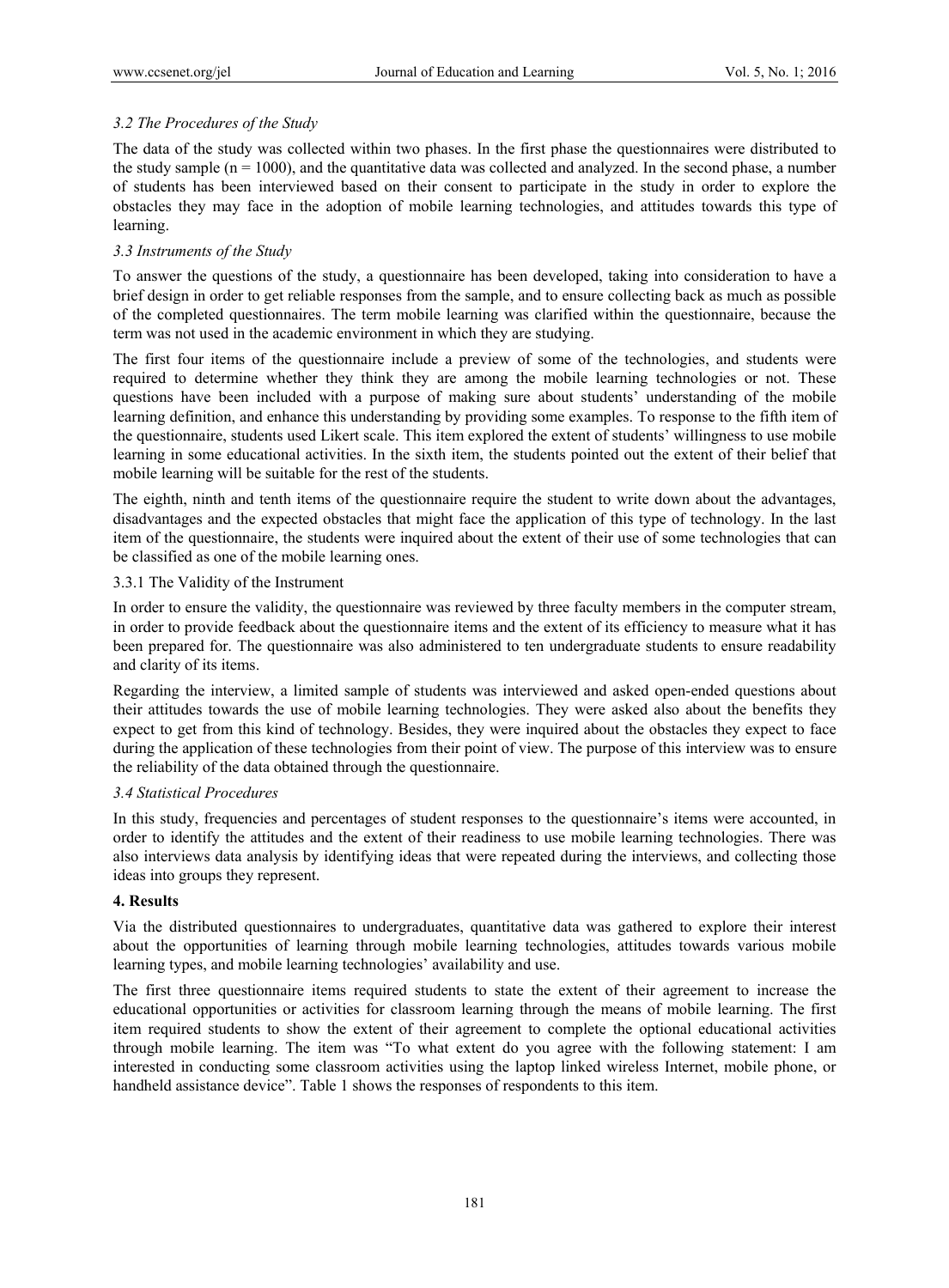| Responses         | Frequencies | Percentages |  |
|-------------------|-------------|-------------|--|
| Strongly agree    | 273         | 43%         |  |
| Agree             | 235         | 37%         |  |
| Neutral           | 82          | 13%         |  |
| Disagree          | 27          | $4\%$       |  |
| Strongly disagree | 18          | 3%          |  |

Table 1. The sample's responses for the first item of the questionnaire

As could be seen in Table 1 that 43% of students state strong agreement and 37% agre to get courses include the option of using mobile learning, and only 7% of them have no desire at this option. In general, the respondents' responses support using mobile learning optionally in the curriculum. There is also more students' support for opening the use of mobile learning more broadly in higher education. This was evident through their responses for the second item of the questionnaire: "To what extent do you agree with the following statement: what do you think of giving all students the option to get mobile learning opportunities in some classroom activities using a laptop linked to the Internet wirelessly, mobile phone, or handheld personal assistant. It could be noticed through Table 2 that 43% of respondents strongly agree and 39% agree with this statement, and only 3% of them disagree and 1% strongly disagree.

Table 2. Sample's responses for the second item of the questionnaire

| Responses         | Frequencies | Percentages |
|-------------------|-------------|-------------|
| Strongly agree    | 271         | 43%         |
| Agree             | 248         | 39%         |
| Neutral           | 93          | 15%         |
| Disagree          | 19          | 3%          |
| Strongly disagree | 4           | $1\%$       |

The third item in the questionnaire was: "All students must participate in classroom activities using mobile learning technologies via the use of laptops connected wirelessly to the Internet, mobile phone, PDA or handheld". This item measured the students' sensitivity toward forcing them to use mobile learning technologies. Table 3 shows their responses.

| Responses         | Frequencies | Percentages |  |
|-------------------|-------------|-------------|--|
| Strongly agree    | 59          | 9%          |  |
| Agree             | 93          | 15%         |  |
| Neutral           | 201         | 32%         |  |
| Disagree          | 208         | 33%         |  |
| Strongly disagree | 74          | 12%         |  |

Table 3. Sample's responses for the third item of the questionnaire

It could be noted from Table 3, that less than half of respondents are opposed to the imposition of the use of mobile learning technologies, while about 25% of the students are consistent with this idea. While almost a third of the students have neutral opinion towards the statement.

An overview of mobile learning was provided within the questionnaire, and the students were asked to identify the mobile learning tools. This request was stated in the questionnaire as follows: Based on your understanding of the definition of mobile learning, which one of the following activities is an example of mobile learning: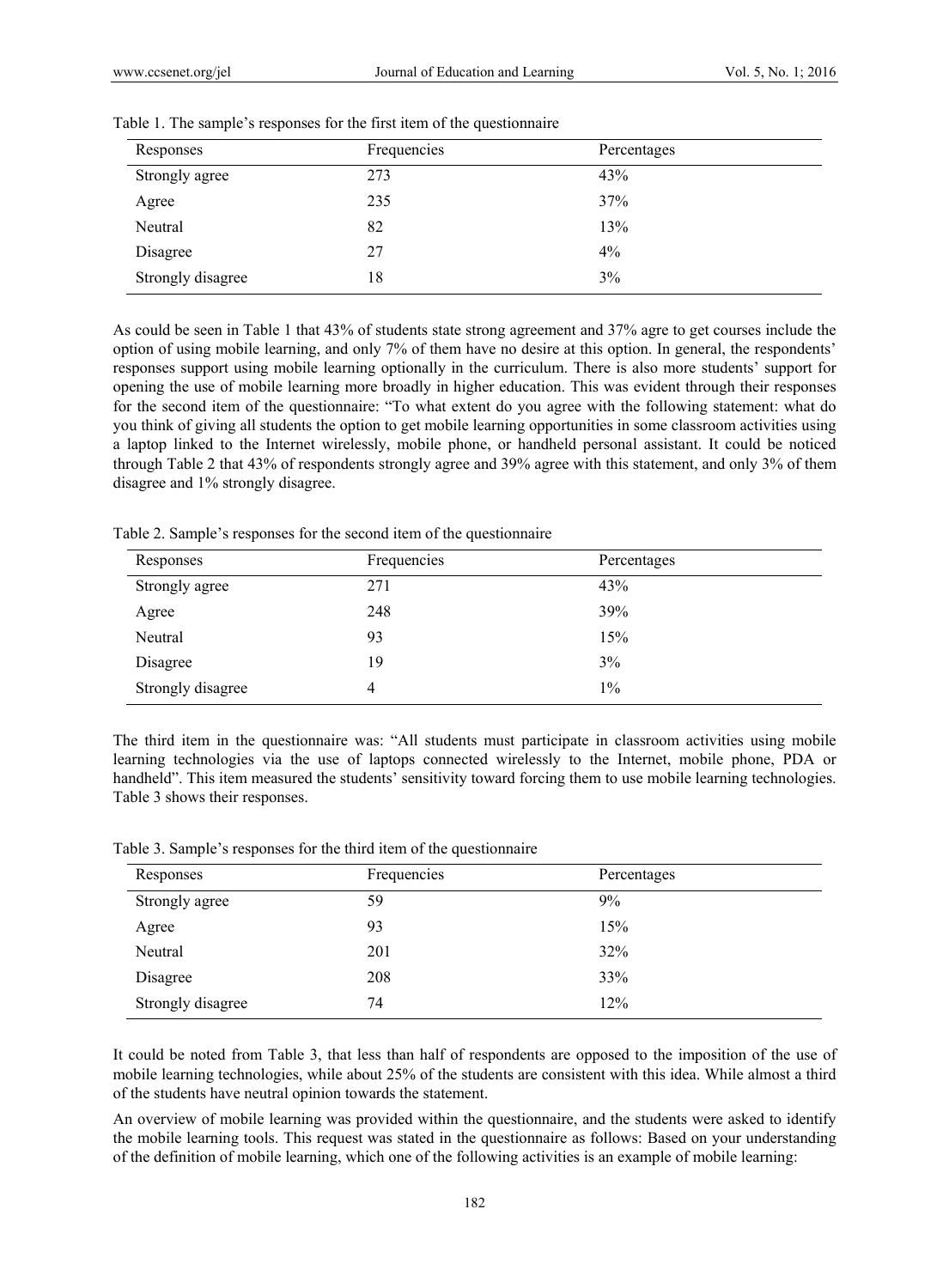1) Using a laptop connected wirelessly to the Internet outside the classroom in order to complete the homework, that includes writing a research paper.

2) Using a mobile phone that can be connected to the Internet in order to read the students' posts in the course forum, and writing your own.

3) Using of handheld electronic assistant for taking notes in the classroom or during fieldwork.

4) Receiving a foreign language text message on the mobile phone from foreign language teacher regarding a course being studied, and respond to them in a foreign language.

Table 4 shows that only 8% of respondents did not recognize that the use of laptop connected wirelessly to the Internet, to do research in order to write a short paper, is one of the mobile learning styles.

| Responses | Frequencies | Percentages |
|-----------|-------------|-------------|
| Yes       | 582         | 91%         |
| No        | 34          | 5%          |
| Not sure  | 20          | 3%          |
| No answer | ◠           | $0\%$       |

Table 4. Students' level of agreement about considering the use of wireless laptop as a form of mobile learning

As could be seen in the table, among the technologies that can be used in mobile learning, more than 90% of respondents have owned a mobile phone able to communicate using text messages SMS. While 75% of them owned a mobile phone able to connect to the Internet.

Table 5. Students' level of agreement about considering the use of mobile connected to Internet as a form of a mobile learning

| Responses | Frequencies | Percentages |
|-----------|-------------|-------------|
| Yes       | 450         | 71%         |
| No        | 123         | 19%         |
| Not sure  | 53          | 8%          |
| No answer | 12          | 2%          |

While 27% of the participating sample did not believe that using mobile phones linked to the Internet, to participate in classroom discussions, is one of the of mobile learning forms (Table 5). This percentage has increased regarding the use of text messaging for learning a foreign language. 45% of the students believed that the use of text messages in order to learn foreign languages is not an example of mobile learning (Table 6).

Table 6. Students' level of agreement about considering the use a handheld PDA mobile as a form of learning

| Responses | Frequencies | Percentages |
|-----------|-------------|-------------|
| Yes       | 450         | 71%         |
| No        | 97          | 19%         |
| Not sure  | 75          | 8%          |
| No answer | 14          | 2%          |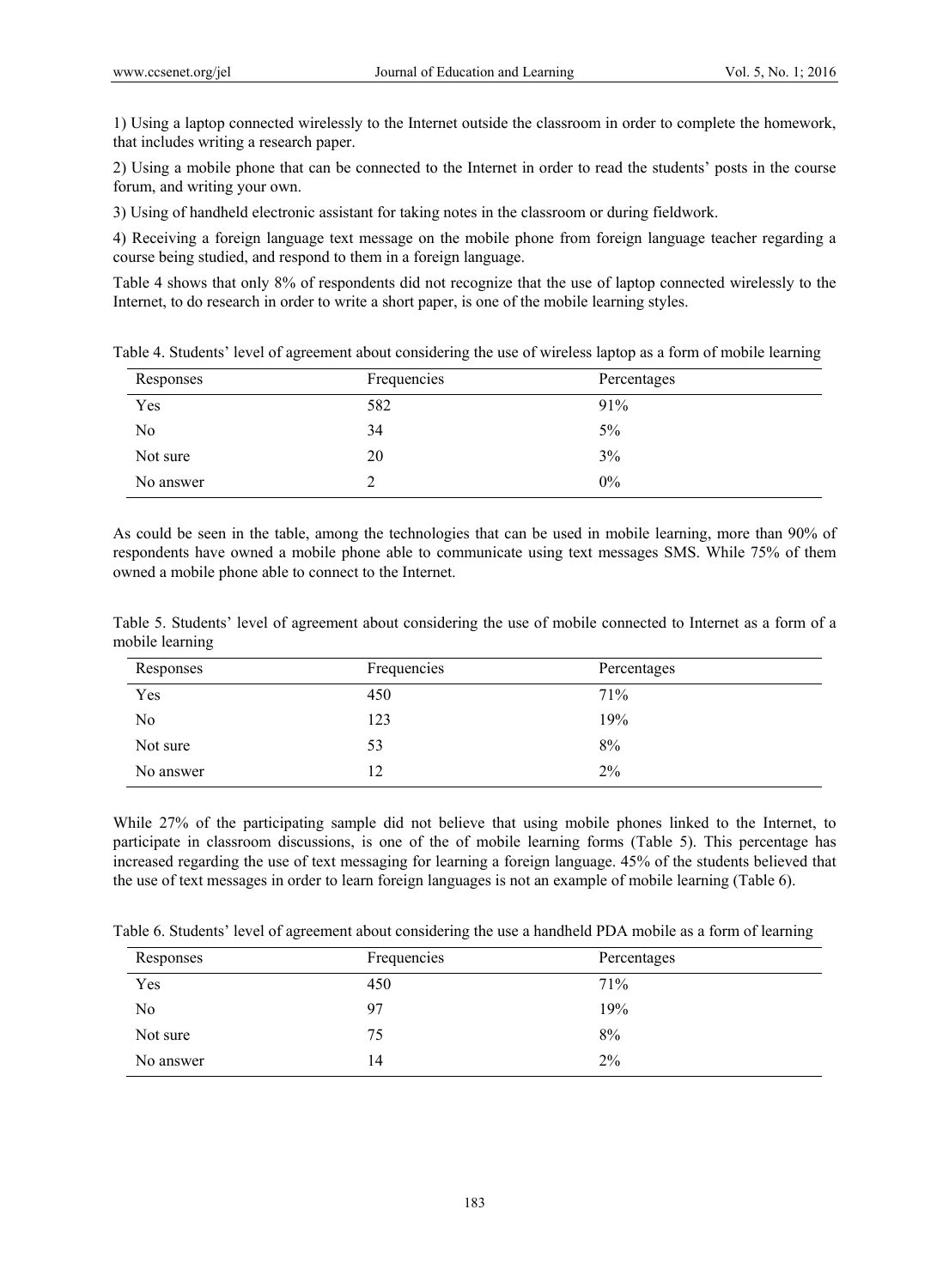| Responses | Frequencies | Percentages |
|-----------|-------------|-------------|
| Yes       | 326         | 51%         |
| No        | 217         | 34%         |
| Not sure  | 72          | 11%         |
| No answer | 22          | 3%          |

Table 7. Students' level of agreement about considering the use of SMS text messages as a form of mobile learning

The questionnaire results in Table 7 showed that students, who have mobile phones to send and receive text messages, had a greater interest in participating in the optional mobile learning. In addition, participants who have wireless devices showed greater desire for mobile learning.

The results also showed that the use of SMS messages is common between students. More than 96% of the participants stated that they are using SMS text messaging services, 88% of them send or receive text messages on a daily basis, and 62% of them receive 10 letters or more daily (Table 8).

Table 8. Students' use of SMS text messages

| Responses                    | Frequencies | Percentages |
|------------------------------|-------------|-------------|
| Weekly                       | 65          | 12%         |
| Less than ten messages daily | 144         | 26%         |
| More than ten messages daily | 336         | 62%         |

Table 9 shows the students use of the Internet services (JAWALNet, and Multimedia Messaging Services MMS). It shows that 66% of students, who own smart mobile phones that enable them to connect to the Internet, do so at least once a week.

Table 9. Students' use of Internet services via mobile phone (JAWALNet, Multimedia Messages MMS)

| Responses                    | Frequencies | Percentages |
|------------------------------|-------------|-------------|
| Weekly                       | 65          | 12%         |
| Less than ten messages daily | 144         | 26%         |
| More than ten messages daily | 336         | 62%         |

Overall, the survey results showed that a very high percentage of the participants have enough knowledge level of technology to participate in the mobile learning activities. The findings also showed that students who own mobile phones that enable them to connect to the Internet, had access to information from the World Wide Web, however, that information was not directly related to the educational process. Besides, it became clear from the interviews that most of the students do not need extensive training in the use of mobile learning technologies, as they are aware of these technologies provided in their mobile phones.

The questionnaire included one question exploring the level of students' use of the e-learning services, whatever their way of using them: "How many times do you participate in e-learning activities, such as: participation in discussion forums, searching for information in the Internet, using e-mail, using conversation services?". Table 10 shows the responses of the participants for this question.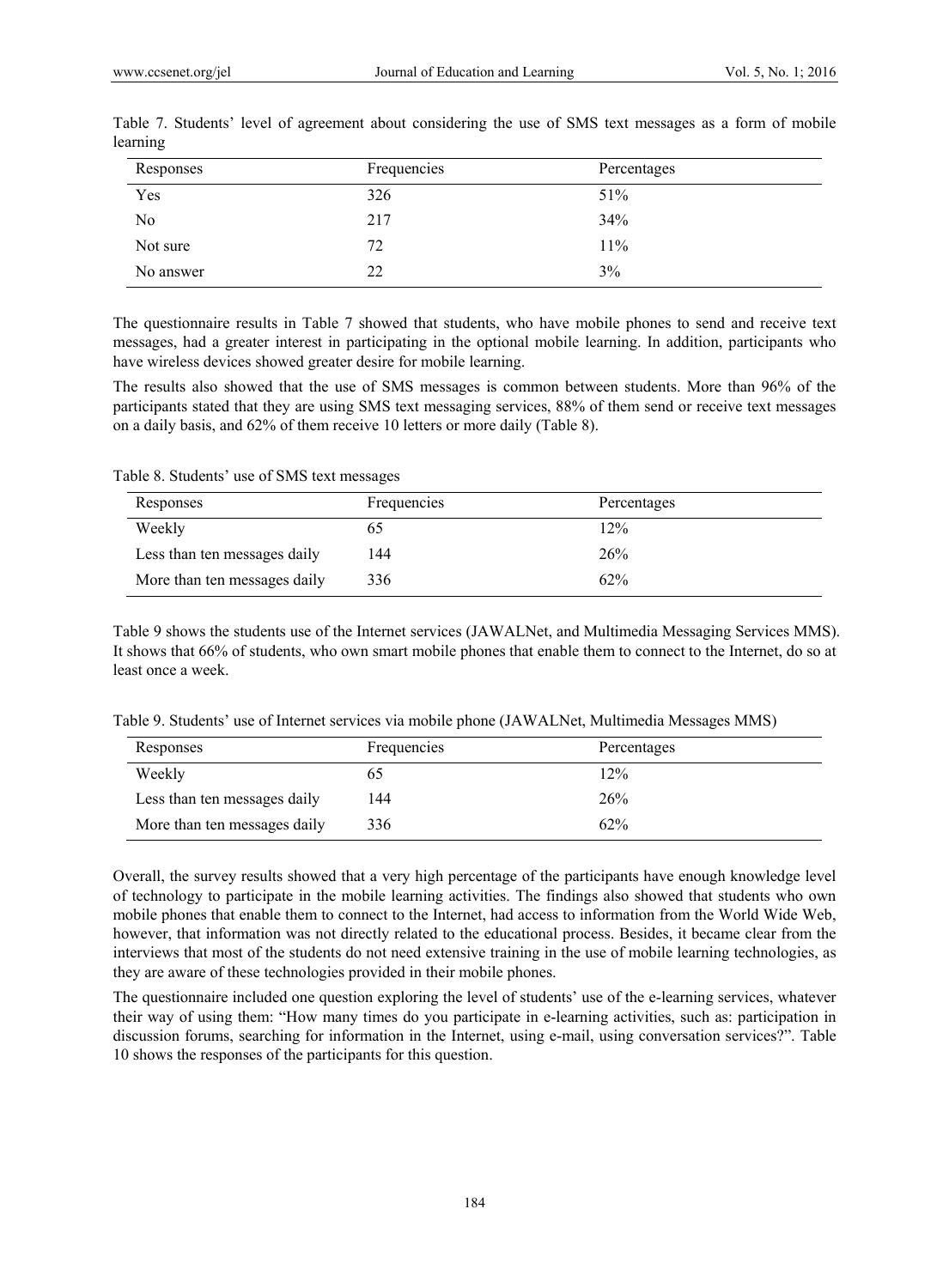| Responses                 | Frequencies | Percentages |  |
|---------------------------|-------------|-------------|--|
| I do not use them         | 295         | 46.5%       |  |
| Less than 5 hours a week  | 275         | 43.5%       |  |
| 5-10 hours a week         | 51          | 8%          |  |
| More than 10 hours a week |             | $0\%$       |  |
| No response               | 13          | 2%          |  |

Table 10. Number of times the students' use of e-learning services per a week

As shown in Table 10, 50% of respondents do not participate in e-learning activities or similar activities at all, which indicates that there might be a difficulty in the transition of students from the traditional methods of learning to e-learning methods. This may require the university to do more efforts to prepare students for the use of this kind of teaching methods.

#### **5. Discussion**

To answer the first question: "What is the interest level of the university students in using mobile learning outside the classroom?" The participating sample showed high desire to learn using mobile technology outside the classroom. 82% of the students agreed that university students are given the opportunity to learn using mobile technologies. Only 4% of the students were against this idea. In spite of that, and through personal interviews, the perception of the students towards the mobile learning was based on the use of laptops linked to the Internet, and a few of them have the perception that they can learn through text messages that could be sent and received via mobile phones. At present, it seems that students' interest in learning is focused on the use of laptops, rather than mobile phones.

As shown in the interviews that most of the students who prefer mobile learning style, are those who are living away from the university compared with their colleagues who live in university housing or university neighborhoods. These findings are in line with what Traxler (2005) stated. Students who live away from the University Center prefer the use of electronic distance learning methods, including mobile learning technologies. Most of the students prefer to get courses ads via SMS instead of e-mail.

The second question was intended to explore the extent the university students are able to have an access to technologies used in mobile learning. The results showed that nearly 75% of the surveyed students have the ability to access to Internet services through their mobile phones. In addition, more than 90% of the students participating in the study have the ability to send and receive SMS text messages via mobile phones. More than 88% of the students used SMS services provided by their phone, however, less than this proportion of students took advantage of the access to the Internet available in their smart phones services. Overall, the survey results showed that the majority of the students have enough technical and financial readiness to participate in the mobile learning services. However, some students indicated that connecting to the Internet services known as "JAWALNet" is rather expensive.

Regarding the third question, that addresses the university students experience in e-learning. The results of the questionnaire and interviews showed that there was little use among surveyed students of e-learning services (electronic discussion, forums, search services, etc.). Fifty percent of students indicated that they do not use e-learning services at all, and these include services provided by the university via the e-learning portal. During the interviews, it became clear that students who use these services are searching the Internet for articles and topics that may help them in their study courses. In spite of the university tendency and its encouragement for teaching staff to use their websites at the university gate to communicate with the students, few students stated that they communicate with their classmates or teachers using e-mail for academic purposes. Perhaps the reluctance of students on the use of communication methods and e-learning can be attributed to the lack of their teachers encouragement to do so.

"What are the advantages of mobile learning that university students expect to have?" was the fourth question in this current study. Many previous studies showed several advantages to using mobile learning technologies. Those advantages have been discovered either by empirical studies, or via what advocates of these technologies believe to have (Croop, 2008; Shih & Mills, 2007; Kim et al., 2005). In this study, the benefits of mobile learning were surveyed through interviewing and inquiring students about them. The students stated five unexpected advantages of mobile learning: availability of facilities, increasing motivation and interaction among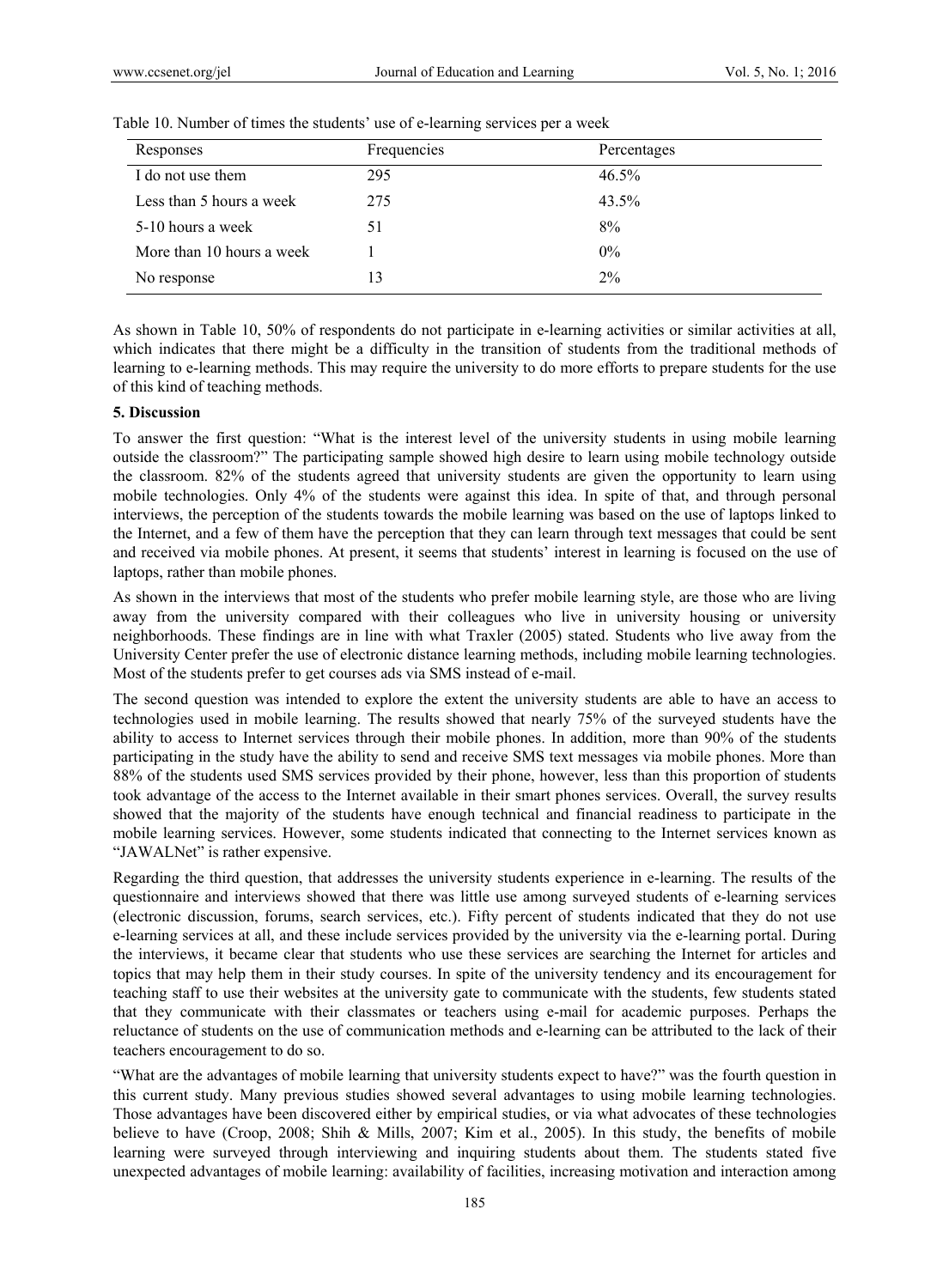students, preparing them for technical future, enhancing the effectiveness of learning through access to information and contacting with peers, and the high reputation of the university for using this advanced learning methods.

The availability of facilities refers to the possibility of learning outside the classroom when they are in a condition allows them to learn, and that they can learn in places where there were not possible for them to learn in the past. This feature is the most important advantages that more students agreed about for mobile learning. Regarding the increase of motivation among students because of their use of mobile learning technologies could be justified as the students learn using technologies that interact with in a daily basis.

The fifth question explored the disadvantages of mobile learning that students expected to have. Through the questionnaire and personal interviews, students showed that there are a number of disadvantages of mobile learning technologies. The most important ones were: the current state of mobile technologies is not suitable for higher education, the interaction between students and teachers through those technologies do not seem natural or human such as that in the same room, and the probability that the faculty members at the university use mobile learning technologies seems weak compared to their use of e-learning technologies in general.

With respect to the factor of the current state of mobile technology, students have elaborated that:

1) The use of mobile learning technologies, especially the complex ones; might be impractical for students, especially as they might be distraction tools rather than learning tools.

2) Mobile learning technologies-except of laptops-cannot be relied upon heavily, especially as they work at slow speed, and their batteries' life does not last for long hours, as well as the multiple operating systems used by smartphones (Windows, Simpian, Mac).

3) The use of mobile learning technologies, especially mobile phones tempts students to engage in conversations distract them from the core subject matter.

4) The abundance of information that students can obtain through mobile learning technologies may lead students to obtain information exceeding their capacity.

Participants in this study believe that the use of laptops in the classroom may act as a distractor to the students to follow-up their lessons; however, its use outside the classroom does not create distraction of the students as much as that of mobile phones. Among the most important results that have emerged through the students' interview and survey, the fact that there are no defects in the use of laptops connected to the Internet in mobile learning, compared to the numerous flaws that students mentioned in the use of mobile phones as tools for mobile learning. Nevertheless, some researchers believe that the mobile phones are considered the future of mobile learning (Prensky, 2004).

On the other hand, some of the participants believe that the possibility of receiving text messages from their teachers at any time of day and outside school hours is annoying. Unlike laptops, which students regularly use at any time for mobile learning activities, the mobile phones stay with the student during the whole day. Thus, students stated that there should be a group of rules regulating how to use the mobile phone text messages, especially in mobile learning.

The sixth study question undertakes the obstacles that students expect to face when applying mobile learning. The findings showed that the students like to expand wireless Internet coverage within the university, to be able to use their laptops. On the other hand, the students expressed a lack of interest to use a mobile phone linked to the Internet wirelessly, unlike that interest they have shown towards the use of laptops. The students suggested several potential barriers to the use of mobile learning technologies such as the cost of using mobile phone in mobile learning; the students or faculty members opposition towards the use of mobile learning style that the university may face; the lack of readiness to use various mobile phones in mobile learning; and what students believe about the unsuitability of the existing infrastructure for the use of mobile learning technologies, especially outside the big cities. A number of students have suggested that there should be a cooperation between the university and telecommunication companies to reduce the cost of the fast 3G internet connection for students in general, as well as to reduce the cost of SMS service. At the moment, the cost of these services does not encourage the use of mobile technologies for learning.

The students highlighted that there may be a reluctance from faculty and students alike towards the use of mobile learning technologies. Students pointed out that their teachers did not take the initiative to direct them to use e-learning services provided by the university, nor benefit from the teaching staff personal sites to get special educational resources of the courses. Thus, it is not expected to see a big leap towards mobile learning in the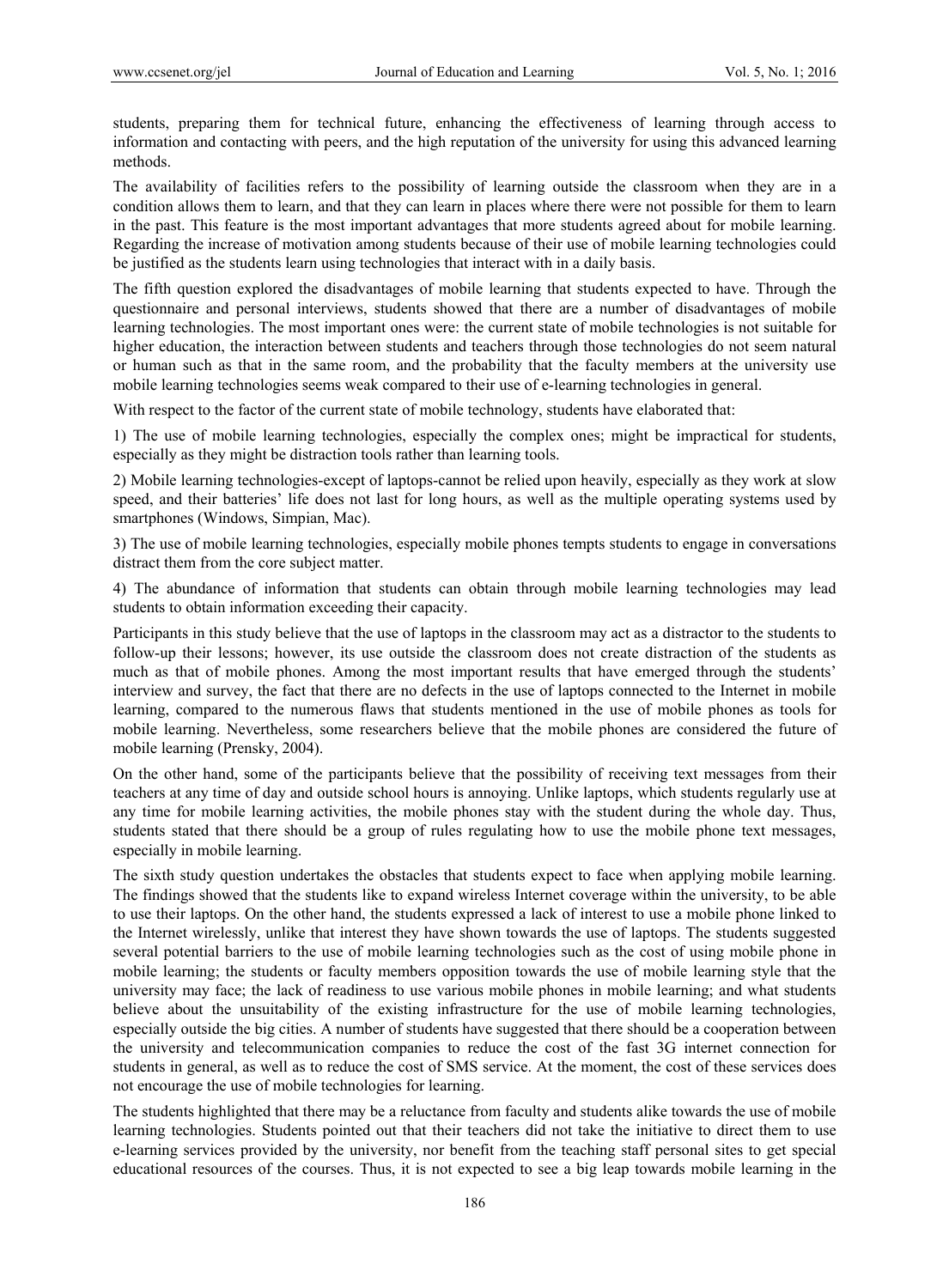near future, and this result is consistent with the findings of Motwilla (2007) as he stated that mobile learning is still in its initial stages. At the beginning, faculty members at the University should be enlightened about the importance of the use of electronic educational resources provided by the university, and later the use of mobile learning technologies.

#### *5.1 Recommendations*

According to the results of the questionnaire, which was distributed to university students, and personal interviews, and after discussing the questions of the study, the following recommendations could be made:

1) The need to urge universities to activate their e-learning portals, in order to be a starting point in the future to use more advanced technologies in education such as the mobile learning technologies.

2) Working to intensify the university wireless network coverage to cover all the university parts, so that the students could be able to access Internet resources anywhere in the university.

3) Seeking to create a partnership between the university and local telecommunications companies to provide high-speed internet services; short messaging services for students at a reasonable cost.

4) The need to educate faculty members at the University of the importance and effectiveness of the use of electronic gate of the university for learning process, and the need to upload the e-content of their courses on their personal websites provided by the university.

5) To conduct a similar study to identify the readiness of faculty members and their attitudes and obstacles to the use mobile learning methods from their point of view, in order to make sure that the reason behind the lack of progress in this type of learning might be the personal tendencies of faculty members about mobile learning.

6) The need for a similar study, but with a sample from female university students, as there might be a difference between the tendencies of the students towards this style of learning.

#### **Acknowledgements**

The authors would like to extend their appreciation to the College of Education Research Center, Deanship of Scientific Research, King Saud University, for funding this research work.

#### **References**

Alexander, B. (2004). Going nomadic: Mobile learning in higher education. *EDUCAUSE Review*, *39*(5), 29-35.

- Alfarani, L. A. (2015) . Influences on the Adoption of Mobile Learning in Saudi Women Teachers in Higher Education. *International Journal Of Interactive Mobile Technologies*, *9*(2) , 58-62.
- Alqahtani, M. , & Mohammad, H. (2015) . Mobile Applications' Impact on Student Performance and Satisfaction. *Turkish Online Journal Of Educational Technology*, *14*(4) , 102-112.
- Balasundaram, S., & Ramadoss. (2007). SMS for questioning and answering in the m-learning scenario. *Journal of Computer Science*, *3*(2), 119-121. http://dx.doi.org/10.3844/jcssp.2007.119.121
- Baran, E. (2014). A Review of Research on Mobile Learning in Teacher Education. *Educational Technology & Society*, *17*(4), 17-32.
- Broskoske, S., & Harvey, F. (2000). Challenges faced by institutions of higher education migrating to distance learning. In *Proceedings of Selected Research and Development Papers Presented at the National Convention of the Association for Educational Communications and Technology* (Vol. 23, pp. 37-42).
- Chanprasert, C., & Han, H. (2013). Learning on the move: The use of mobile technologies for language skill development. *Executive Journal*, *34*(1), 98-107.
- Chinnery, G. (2006). Going to the MALL: Mobile assisted language learning. *Language Learning and Technology*, *10*(1), 9-16.
- Clarke, I., & Flaherty, T. (2002). M-learning: Using wireless technology to enhance marketing education. *Marketing Education Review*, *12*(3), 67-76. http://dx.doi.org/10.1080/10528008.2002.11488801
- Corbeil, J., & Valdes-Corbeil, M. (2007). Are you ready for mobile learning? *EDUCAUSE Quarterly*, *30*(2), 51-58.
- Croop, F. (2008). *Student perceptions related to mobile learning in Higher Education* (Doctoral Dissertation). Northcentral University.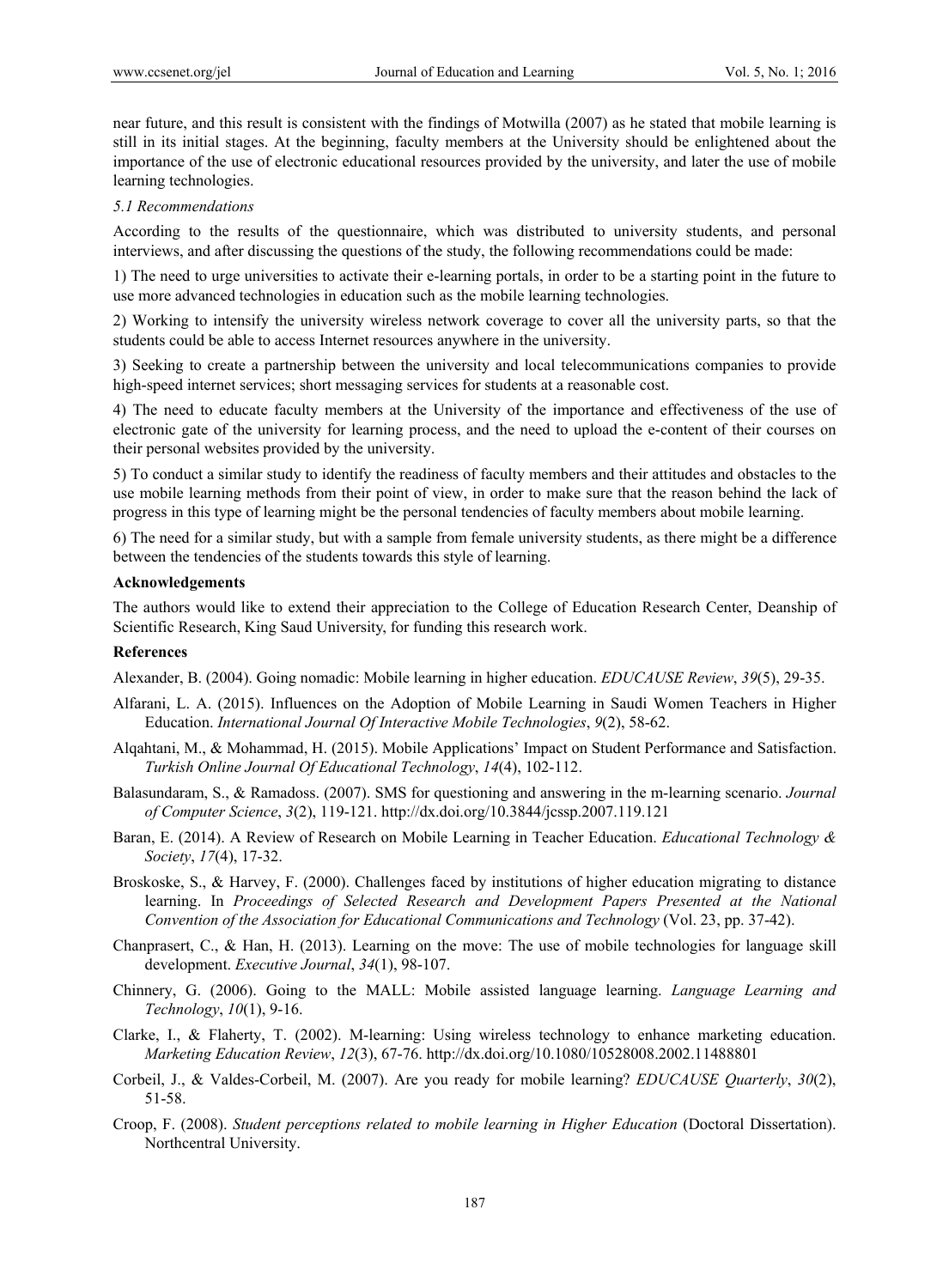- Fisher, M., & Baird, D. (2006). Making m-learning work: Utilizing mobile technology for active exploration, collaboration, assessment, and reflection in higher education. *Journal of Educational Technology Systems*, *35*(1), 3-30. http://dx.doi.org/10.2190/4T10-RX04-113N-8858
- Fozdar, B., & Kumar, L. (2007). Mobile learning and student retention. *International Review of Research in Open and Distance Learning*, *8*(2).
- Hackemer, K., & Peterson, D. (2005). University of South Dakota Palm initiative. In A. Kukulska-Hulme, & J. Traxler (Eds.), *Mobile learning: A handbook for educators and trainers* (pp. 157-172). London: Routledge.
- Harrison, R., Flood, D., & Duce, D. (2013). Usability of mobile applications: Literature review and rationale for a new usability model. *Journal of Interaction Science*, *1*, 1-16. http://dx.doi.org/10.1186/2194-0827-1-1
- Heath, B., Herman, R., Lugo, G., Reeves, J., Vetter, R., & Ward, C. (2005). Developing a mobile learning environment to support virtual education communities. *T.H.E. Journal*, *52*(8), 33-36.
- Irby, T. L., & Strong, R. (2015). A Synthesis of Mobile Learning Research Implications: Agricultural Faculty and Student Acceptance of Mobile Learning in Academia. *NACTA Journal*, 59(2), 10-17.
- Kee, C., & Samsudin, Z. (2014). Mobile devices: Toys or learning tools for the 21st century teenagers. *The Turkish Online Journal of Educational Technology*, *13*(3), 107-122.
- Kim, G., & Ong, S. (2005). An Exploratory Study of Factors Influencing M-Learning Success. *The Journal of Computer Information Systems*, *46*(1), 92-97.
- Kim, S. H., Mims, C., & Holmes, K. (2006). An introduction to current trends and benefits of mobile wireless technology use in higher education. *AACE Journal*, *14*(1), 77-100.
- Kukulska-Hulme, A. (2005). Conclusions. In A. Kukulska-Hulme, & J. Traxler (Eds.), *Mobile learning: A handbook for educators and trainers* (pp. 189-196). London: Routledge.
- Lan, Y. F., & Sie, Y. S. (2010). Using RSS to support mobile learning based on media richness theory. *Computers & Education*, *55*(2), 723-732. http://dx.doi.org/10.1016/j.compedu.2010.03.005
- Lee, M., & Chan, A. (2005). Exploring the potential of podcasting to deliver ubiquitous learning in higher education. *Journal of Computing in Higher Education*, *18*(1), 94-115. http://dx.doi.org/10.1007/BF03032726
- Levy, M., & Kennedy, C. (2005). Learning Italian via mobile SMS. In A. Kukulska-Hulme, & J. Traxler (Eds.), *Mobile learning: A handbook for educators and trainers* (pp. 76-83). London: Routledge.
- Mattmiller, B. (2005). *Student survey shows surging demand for wireless access*. University of Wisconsin-Madison. Retrieved March 9, 2010, from http://www.news.wisc.edu/11486.html
- Medoff, N., & Kaye, B. (2005). *Electronic media, then, now, and later*. Pearson: Boston, Mass.
- Messinger, J. (2012). *M-learning An exploration of the attitudes and perceptions of high school students versus teachers regarding the current and future use of mobile devices for learning* (Doctoral dissertation). Pepperdine University. Retrieved from http://gradworks.umi.com/3487951.pdf
- Park, S. Y., Nam, M. W., & Cha, S. B. (2012). University students' behavioral intention to use mobile learning: Evaluating the technology acceptance model. *British Journal of Educational Technology*, *43*(3), 1-14.
- Pegrum, M., Oakley, G., & Faulkner, R. (2013). Schools going mobile: A study of the adoption of mobile handheld technologies in Western Australian independent schools. *Australasian Journal of Educational Technology*, *29*(1).
- Pelleg, D., Savenkov, D., & Agichtein, E. (2013). *Touch Screens for Touchy Issues: Analysis of Accessing Sensitive Information from Mobile Devices, ICWSM 2013*.
- Peters, K. (2007). M-Learning: Positioning educators for a mobile, connected future. *International Review of Research in Open and Distance Learning*, *8*(2).
- Prensky, M. (2004). *What can you learn from a cell phone?*—*Almost anything!* Retrieved September 23, 2010, from http://www.marcprensky.com/wiiting/Prensky-What\_Can\_You\_Learn\_ From\_a\_ Cell\_Phone-FINAL. pdf
- Ramsden, A. (2005). Evaluating a low cost, wirelessly connected PDA for delivering VLE functionality. In A. Kukulska-Hulme, & J. Traxler (Eds.), *Mobile learning: A handbook for educators and trainers* (pp. 84-91). London: Routledge.